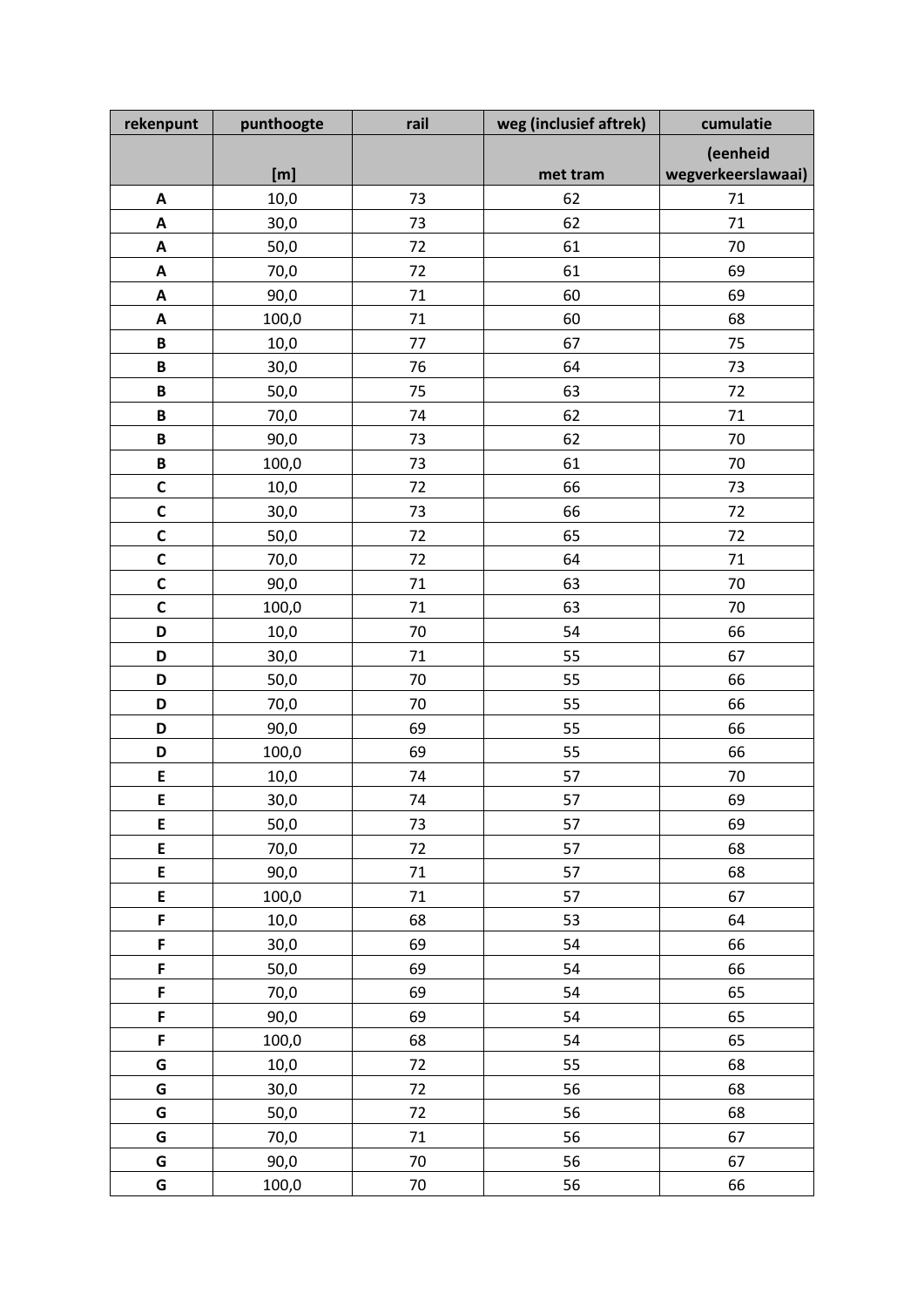| rekenpunt                 | punthoogte | rail | weg (inclusief aftrek) | cumulatie          |
|---------------------------|------------|------|------------------------|--------------------|
|                           |            |      |                        | (eenheid           |
|                           | [m]        |      | met tram               | wegverkeerslawaai) |
| н                         | 10,0       | 65   | 58                     | 65                 |
| $\mathsf{H}$              | 30,0       | 67   | 59                     | 66                 |
| $\overline{H}$            | 50,0       | 67   | 59                     | 66                 |
| $\mathsf{H}$              | 70,0       | 66   | 58                     | 65                 |
| ı                         | 10,0       | 64   | 57                     | 64                 |
| ı                         | 30,0       | 66   | 58                     | 65                 |
| I                         | 50,0       | 66   | 58                     | 65                 |
| ı                         | 70,0       | 66   | 58                     | 65                 |
| I                         | 90,0       | 66   | 57                     | 65                 |
| ı                         | 110,0      | 65   | 57                     | 64                 |
| ı                         | 130,0      | 65   | 57                     | 64                 |
| ı                         | 150,0      | 65   | 57                     | 64                 |
| J                         | 10,0       | 69   | 61                     | 68                 |
| J                         | 30,0       | 69   | 61                     | 68                 |
| J                         | 50,0       | 69   | 61                     | 68                 |
| J                         | 70,0       | 69   | 60                     | 67                 |
| K                         | 10,0       | 64   | 60                     | 66                 |
| K                         | 30,0       | 66   | 60                     | 66                 |
| К                         | 50,0       | 67   | 60                     | 66                 |
| К                         | 70,0       | 67   | 59                     | 66                 |
| L                         | 10,0       | 67   | 66                     | 71                 |
| L                         | 30,0       | 70   | 65                     | 71                 |
| L                         | 35,0       | 70   | 65                     | 71                 |
| M                         | 10,0       | 66   | 67                     | 73                 |
| M                         | 30,0       | 70   | 66                     | 72                 |
| M                         | 35,0       | 71   | 66                     | 72                 |
| $\boldsymbol{\mathsf{N}}$ | 10,0       | 60   | 66                     | 70                 |
| $\boldsymbol{\mathsf{N}}$ | 30,0       | 64   | 64                     | 69                 |
| $\mathsf{N}$              | 50,0       | 66   | 63                     | 68                 |
| $\boldsymbol{\mathsf{N}}$ | 70,0       | 67   | 62                     | 68                 |
| $\boldsymbol{\mathsf{N}}$ | 90,0       | 67   | 62                     | 67                 |
| $\boldsymbol{\mathsf{N}}$ | 100,0      | 66   | 61                     | 67                 |
| O                         | 10,0       | 61   | 61                     | 66                 |
| $\mathbf 0$               | 30,0       | 64   | 61                     | 67                 |
| $\mathbf 0$               | 50,0       | 64   | 60                     | 65                 |
| $\mathbf O$               | 70,0       | 64   | 59                     | 65                 |
| $\mathbf 0$               | 90,0       | 65   | 59                     | 65                 |
| O                         | 100,0      | 65   | 59                     | 65                 |
| P                         | 10,0       | 60   | 65                     | 70                 |
| P                         | 30,0       | 64   | 64                     | 69                 |
| P                         | 50,0       | 66   | 63                     | 69                 |
| P                         | 70,0       | 66   | 62                     | 68                 |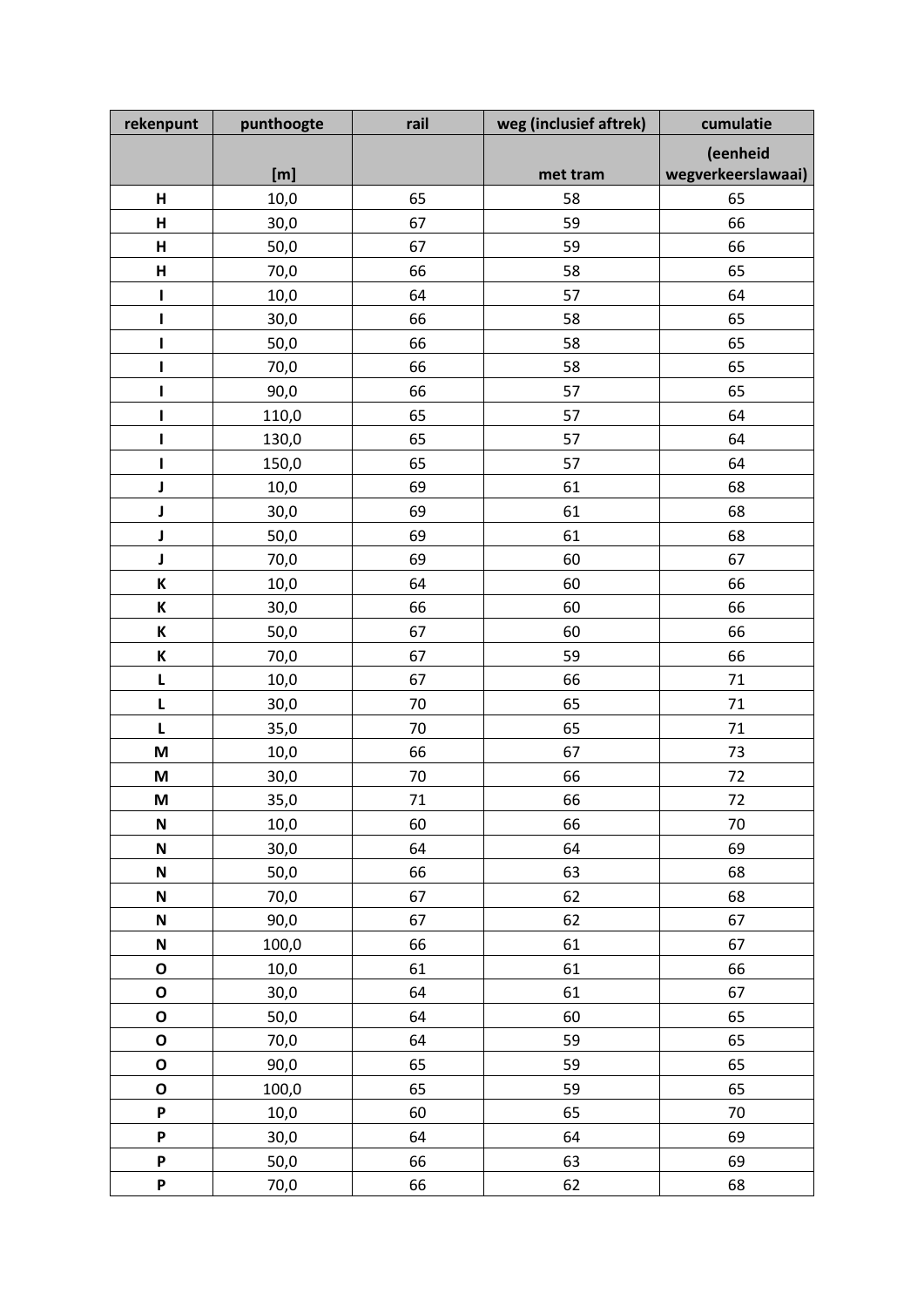| rekenpunt                                                                                                                                                                                                                                                                                                                                                                                                                                          | punthoogte | rail | weg (inclusief aftrek) | cumulatie          |
|----------------------------------------------------------------------------------------------------------------------------------------------------------------------------------------------------------------------------------------------------------------------------------------------------------------------------------------------------------------------------------------------------------------------------------------------------|------------|------|------------------------|--------------------|
|                                                                                                                                                                                                                                                                                                                                                                                                                                                    |            |      |                        | (eenheid           |
|                                                                                                                                                                                                                                                                                                                                                                                                                                                    | [m]        |      | met tram               | wegverkeerslawaai) |
| P                                                                                                                                                                                                                                                                                                                                                                                                                                                  | 90,0       | 66   | 62                     | 68                 |
| P                                                                                                                                                                                                                                                                                                                                                                                                                                                  | 100,0      | 66   | 61                     | 67                 |
| Q                                                                                                                                                                                                                                                                                                                                                                                                                                                  | 10,0       | 63   | 60                     | 66                 |
| Q                                                                                                                                                                                                                                                                                                                                                                                                                                                  | 30,0       | 65   | 60                     | 66                 |
| Q                                                                                                                                                                                                                                                                                                                                                                                                                                                  | 50,0       | 66   | 59                     | 66                 |
| $\overline{\mathbf{Q}}$                                                                                                                                                                                                                                                                                                                                                                                                                            | 70,0       | 66   | 59                     | 66                 |
| $\overline{\mathbf{Q}}$                                                                                                                                                                                                                                                                                                                                                                                                                            | 90,0       | 66   | 59                     | 65                 |
| Q                                                                                                                                                                                                                                                                                                                                                                                                                                                  | 110,0      | 66   | 58                     | 65                 |
| Q                                                                                                                                                                                                                                                                                                                                                                                                                                                  | 130,0      | 66   | 58                     | 65                 |
| Q                                                                                                                                                                                                                                                                                                                                                                                                                                                  | 150,0      | 66   | 58                     | 65                 |
| ${\sf R}$                                                                                                                                                                                                                                                                                                                                                                                                                                          | 10,0       | 60   | 54                     | 60                 |
| ${\sf R}$                                                                                                                                                                                                                                                                                                                                                                                                                                          | 30,0       | 63   | 55                     | 62                 |
| ${\sf R}$                                                                                                                                                                                                                                                                                                                                                                                                                                          | 50,0       | 63   | 55                     | 62                 |
| ${\sf R}$                                                                                                                                                                                                                                                                                                                                                                                                                                          | 70,0       | 63   | 55                     | 62                 |
| ${\sf R}$                                                                                                                                                                                                                                                                                                                                                                                                                                          | 90,0       | 63   | 55                     | 62                 |
| ${\sf R}$                                                                                                                                                                                                                                                                                                                                                                                                                                          | 110,0      | 63   | 55                     | 62                 |
| $\mathsf R$                                                                                                                                                                                                                                                                                                                                                                                                                                        | 130,0      | 63   | 55                     | 62                 |
| ${\sf R}$                                                                                                                                                                                                                                                                                                                                                                                                                                          | 150,0      | 63   | 55                     | 62                 |
| S                                                                                                                                                                                                                                                                                                                                                                                                                                                  | 10,0       | 58   | 54                     | 60                 |
| S                                                                                                                                                                                                                                                                                                                                                                                                                                                  | 30,0       | 62   | 55                     | 62                 |
| S                                                                                                                                                                                                                                                                                                                                                                                                                                                  | 50,0       | 62   | 55                     | 62                 |
| S                                                                                                                                                                                                                                                                                                                                                                                                                                                  | 70,0       | 63   | 56                     | 62                 |
| $\mathsf{s}$                                                                                                                                                                                                                                                                                                                                                                                                                                       | 90,0       | 63   | 56                     | 62                 |
| S                                                                                                                                                                                                                                                                                                                                                                                                                                                  | 110,0      | 63   | 55                     | 62                 |
| S                                                                                                                                                                                                                                                                                                                                                                                                                                                  | 130,0      | 63   | 55                     | 62                 |
| $\mathsf{s}$                                                                                                                                                                                                                                                                                                                                                                                                                                       | 150,0      | 63   | 55                     | 62                 |
| T                                                                                                                                                                                                                                                                                                                                                                                                                                                  | 10,0       | 61   | 64                     | 69                 |
| $\mathsf T$                                                                                                                                                                                                                                                                                                                                                                                                                                        | 30,0       | 63   | 63                     | 68                 |
| T                                                                                                                                                                                                                                                                                                                                                                                                                                                  | 50,0       | 64   | 62                     | 68                 |
| T                                                                                                                                                                                                                                                                                                                                                                                                                                                  | 60,0       | 64   | 62                     | 67                 |
| $\pmb{\pmb{\pmb{\cup}}}$                                                                                                                                                                                                                                                                                                                                                                                                                           | 10,0       | 57   | 65                     | 72                 |
| U                                                                                                                                                                                                                                                                                                                                                                                                                                                  | 30,0       | 58   | 63                     | 68                 |
| $\sf U$                                                                                                                                                                                                                                                                                                                                                                                                                                            | 37,5       | 59   | 63                     | 68                 |
| $\mathsf{V}$                                                                                                                                                                                                                                                                                                                                                                                                                                       | 10,0       | 72   | 69                     | 75                 |
| $\mathsf{V}$                                                                                                                                                                                                                                                                                                                                                                                                                                       | 30,0       | 72   | 67                     | 73                 |
| $\pmb{\mathsf{V}}$                                                                                                                                                                                                                                                                                                                                                                                                                                 | 50,0       | 72   | 66                     | 72                 |
| $\mathbf v$                                                                                                                                                                                                                                                                                                                                                                                                                                        | 70,0       | 71   | 65                     | 71                 |
| $\mathsf{W}% _{T}=\mathsf{W}_{T}\!\left( a,b\right) ,\ \mathsf{W}_{T}=\mathsf{W}_{T} \!\left( a,b\right) ,\ \mathsf{W}_{T}=\mathsf{W}_{T} \!\left( a,b\right) ,\ \mathsf{W}_{T}=\mathsf{W}_{T} \!\left( a,b\right) ,\ \mathsf{W}_{T}=\mathsf{W}_{T} \!\left( a,b\right) ,\ \mathsf{W}_{T}=\mathsf{W}_{T} \!\left( a,b\right) ,\ \mathsf{W}_{T}=\mathsf{W}_{T} \!\left( a,b\right) ,\ \mathsf{W}_{T}=\mathsf{W}_{T} \!\left( a,b\right) ,\ \mathsf$ | 10,0       | 70   | 64                     | $71\,$             |
| W                                                                                                                                                                                                                                                                                                                                                                                                                                                  | 30,0       | 71   | 64                     | 71                 |
| W                                                                                                                                                                                                                                                                                                                                                                                                                                                  | 50,0       | 71   | 63                     | 70                 |
| W                                                                                                                                                                                                                                                                                                                                                                                                                                                  | 70,0       | 71   | 62                     | 70                 |
| $\pmb{\mathsf{X}}$                                                                                                                                                                                                                                                                                                                                                                                                                                 | 10,0       | 66   | 64                     | 70                 |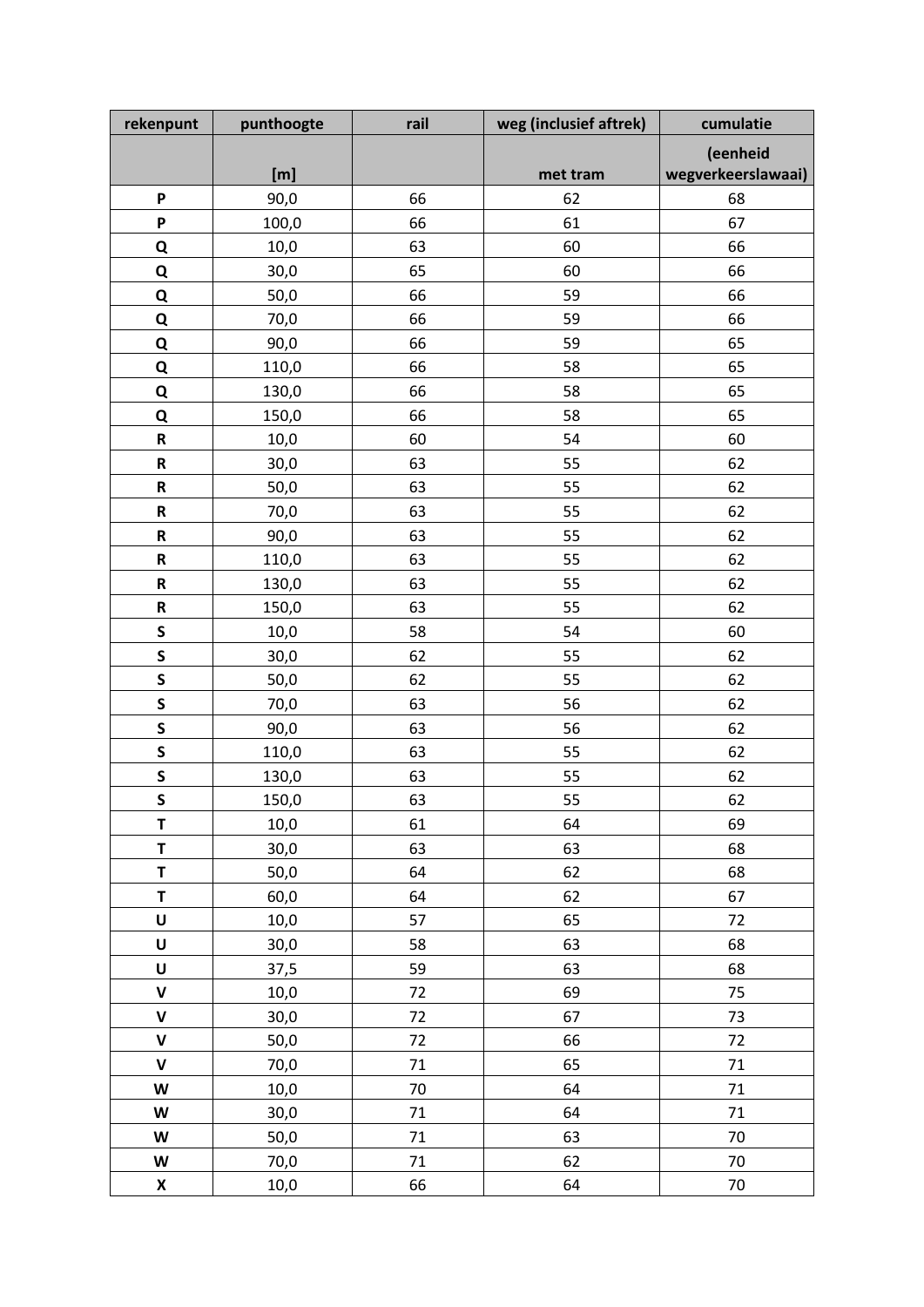| rekenpunt                                               | punthoogte | rail | weg (inclusief aftrek) | cumulatie          |
|---------------------------------------------------------|------------|------|------------------------|--------------------|
|                                                         |            |      |                        | (eenheid           |
|                                                         | [m]        |      | met tram               | wegverkeerslawaai) |
| X                                                       | 30,0       | 68   | 63                     | 69                 |
| $\pmb{\mathsf{X}}$                                      | 50,0       | 67   | 63                     | 69                 |
| $\pmb{\mathsf{X}}$                                      | 70,0       | 67   | 62                     | 68                 |
| Υ                                                       | 10,0       | 68   | 60                     | 67                 |
| Υ                                                       | 30,0       | 70   | 60                     | 68                 |
| Υ                                                       | 50,0       | 70   | 60                     | 68                 |
| Υ                                                       | 70,0       | 69   | 60                     | 68                 |
| $\mathbf{Z}% _{M_{1},M_{2}}^{\alpha,\beta}(\mathbf{X})$ | 10,0       | 75   | 66                     | 74                 |
| $\mathsf Z$                                             | 30,0       | 75   | 65                     | 73                 |
| Z                                                       | 50,0       | 74   | 64                     | 72                 |
| Z                                                       | 70,0       | 73   | 63                     | 71                 |
| AA                                                      | 10,0       | 73   | 63                     | 71                 |
| AA                                                      | 30,0       | 73   | 63                     | 71                 |
| AA                                                      | 50,0       | 72   | 62                     | 70                 |
| AA                                                      | 70,0       | 72   | 62                     | 70                 |
| AA                                                      | 90,0       | 71   | 61                     | 69                 |
| AA                                                      | 100,0      | 71   | 61                     | 69                 |
| AB                                                      | 10,0       | 75   | 63                     | 72                 |
| AB                                                      | 30,0       | 75   | 62                     | 72                 |
| AB                                                      | 50,0       | 74   | 61                     | 71                 |
| AB                                                      | 70,0       | 73   | 61                     | 70                 |
| AB                                                      | 90,0       | 72   | 60                     | 69                 |
| AB                                                      | 100,0      | 72   | 60                     | 69                 |
| <b>AC</b>                                               | 10,0       | 63   | 50                     | 60                 |
| <b>AC</b>                                               | 30,0       | 64   | 51                     | 61                 |
| <b>AC</b>                                               | 50,0       | 65   | 52                     | 62                 |
| AC                                                      | 70,0       | 65   | 52                     | 62                 |
| <b>AD</b>                                               | 10,0       | 66   | 52                     | 63                 |
| <b>AD</b>                                               | 30,0       | 67   | 54                     | 64                 |
| <b>AD</b>                                               | 50,0       | 68   | 54                     | 65                 |
| AD                                                      | 70,0       | 68   | 54                     | 65                 |
| AE                                                      | 10,0       | 62   | 50                     | 59                 |
| AE                                                      | 30,0       | 64   | 50                     | 60                 |
| AE                                                      | 50,0       | 64   | 51                     | 61                 |
| AE                                                      | 70,0       | 64   | 52                     | 61                 |
| AF                                                      | 10,0       | 64   | 50                     | 61                 |
| AF                                                      | 30,0       | 65   | 52                     | 62                 |
| ${\sf AF}$                                              | 50,0       | 66   | 52                     | 62                 |
| ${\sf AF}$                                              | 70,0       | 66   | 52                     | 63                 |
| $AG$                                                    | 10,0       | 66   | 52                     | 63                 |
| $AG$                                                    | 30,0       | 67   | 53                     | 63                 |
| $\mathsf{AG}$                                           | 50,0       | 67   | 53                     | 64                 |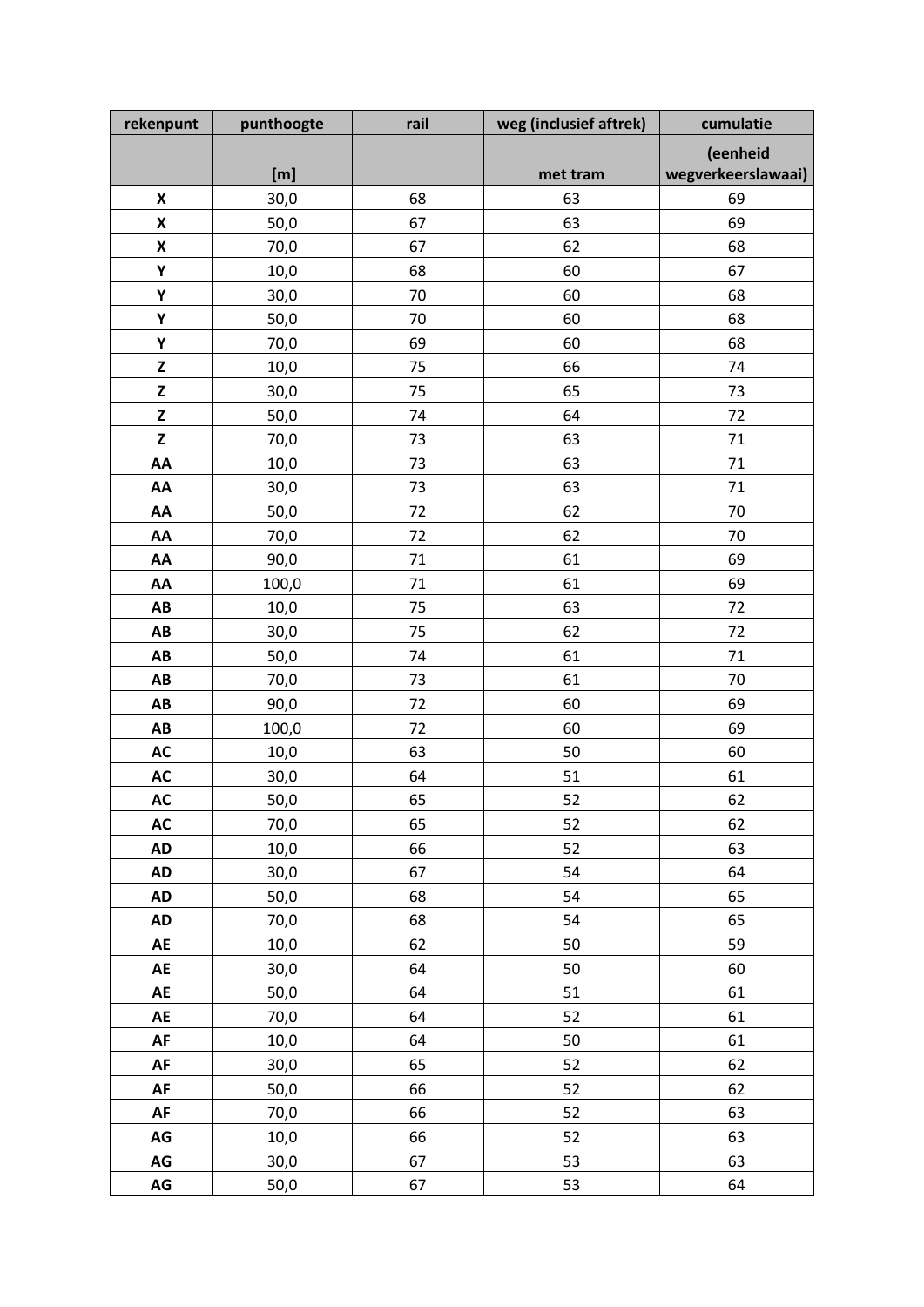| rekenpunt      | punthoogte | rail   | weg (inclusief aftrek) | cumulatie          |
|----------------|------------|--------|------------------------|--------------------|
|                |            |        |                        | (eenheid           |
|                | [m]        |        | met tram               | wegverkeerslawaai) |
| AG             | 70,0       | 67     | 54                     | 64                 |
| AH             | 10,0       | 66     | 51                     | 63                 |
| AH             | 30,0       | 67     | 53                     | 64                 |
| AH             | 50,0       | 67     | 53                     | 64                 |
| AH             | 70,0       | 67     | 53                     | 64                 |
| $\mathsf{A}$ l | 10,0       | 78     | 58                     | 74                 |
| AI             | 30,0       | 76     | 59                     | 72                 |
| $\mathsf{A}$ l | 50,0       | 74     | 58                     | 70                 |
| $\mathsf{A}$ l | 70,0       | 73     | 58                     | 69                 |
| <b>AJ</b>      | 10,0       | 63     | 57                     | 64                 |
| <b>AJ</b>      | 30,0       | 65     | 58                     | 65                 |
| <b>AJ</b>      | 50,0       | 65     | 58                     | 65                 |
| <b>AJ</b>      | 70,0       | 66     | 57                     | 65                 |
| <b>AJ</b>      | 90,0       | 65     | 57                     | 64                 |
| <b>AJ</b>      | 110,0      | 65     | 57                     | 64                 |
| <b>AJ</b>      | 130,0      | 65     | 57                     | 64                 |
| <b>AJ</b>      | 150,0      | 65     | 57                     | 64                 |
| AK             | 10,0       | 61     | 65                     | 70                 |
| AK             | 30,0       | 66     | 64                     | 70                 |
| AK             | 50,0       | 67     | 63                     | 69                 |
| AK             | 70,0       | 67     | 62                     | 69                 |
| AK             | 90,0       | 67     | 62                     | 68                 |
| AK             | 100,0      | 67     | 61                     | 68                 |
| <b>AL</b>      | 10,0       | 57     | 64                     | 69                 |
| <b>AL</b>      | 30,0       | 57     | 63                     | 68                 |
| <b>AL</b>      | 50,0       | 59     | 62                     | 67                 |
| <b>AL</b>      | 70,0       | 59     | 62                     | 67                 |
| ${\sf AL}$     | 80,0       | 59     | 61                     | 66                 |
| AM             | 10,0       | 58     | 61                     | 66                 |
| AM             | 30,0       | 58     | 61                     | 66                 |
| AM             | 50,0       | 60     | 60                     | 65                 |
| AM             | 70,0       | 60     | 60                     | 65                 |
| AM             | 80,0       | 60     | 60                     | 65                 |
| AN             | 10,0       | 56     | 62                     | 67                 |
| AN             | 30,0       | 58     | 62                     | 67                 |
| AN             | 50,0       | 59     | 61                     | 66                 |
| AN             | 70,0       | 59     | 61                     | 66                 |
| AN             | 80,0       | 59     | 60                     | 66                 |
| AO             | 10,0       | 64     | 61                     | 67                 |
| <b>AO</b>      | 30,0       | 66     | 61                     | 67                 |
| AO             | 45,0       | 66     | 60                     | 67                 |
| <b>AP</b>      | 10,0       | $71\,$ | 62                     | 69                 |